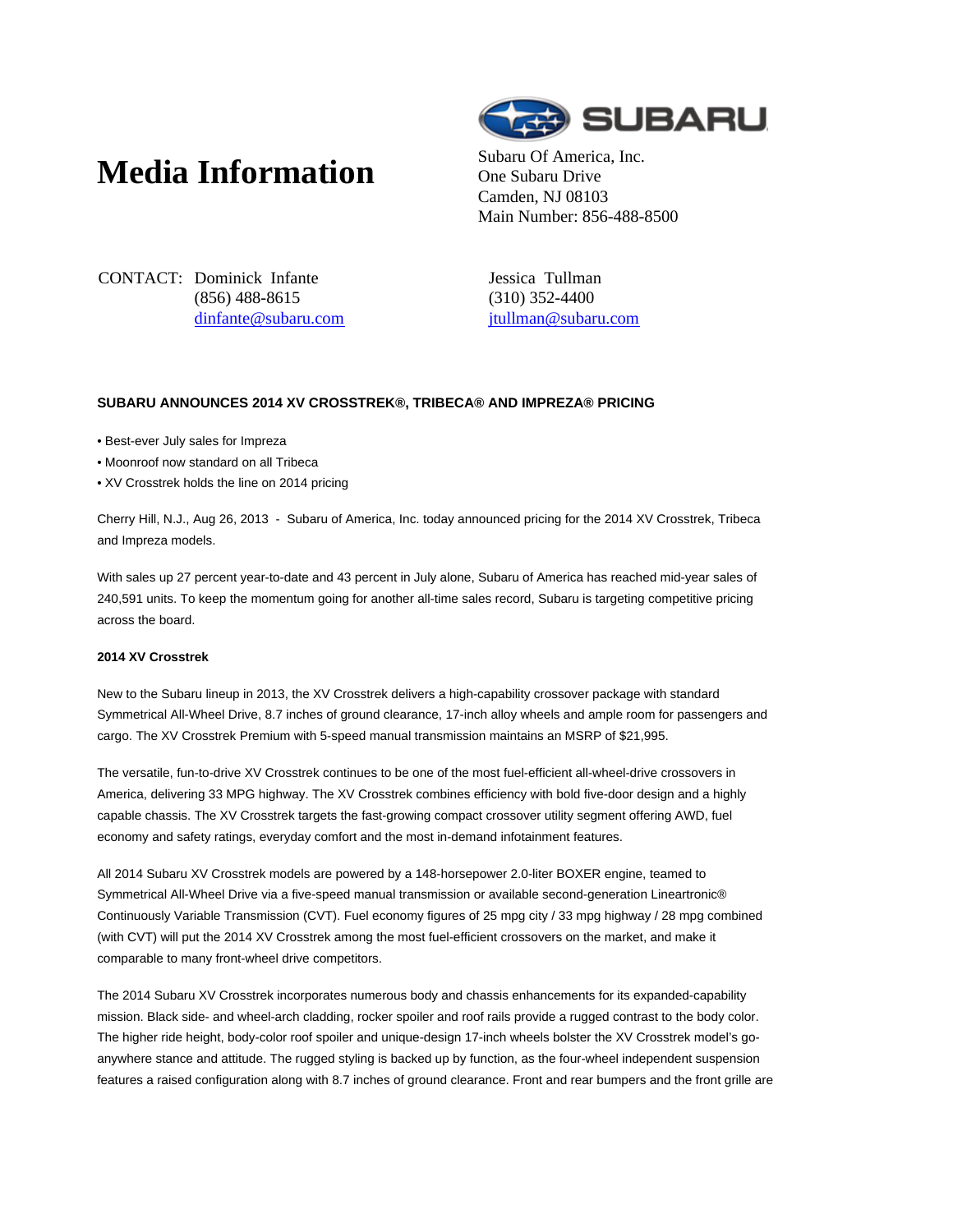unique to the Subaru XV Crosstrek, and dark-tint privacy glass is standard.

Subaru offers the 2014 XV Crosstrek in Premium and Limited models, the latter adding additional luxury amenities and infotainment technology. Among the standard features in the Premium are the All-Weather Package (heated front seats, heated side mirrors and windshield wiper de-icer); a tilt/telescoping steering wheel with audio and Bluetooth® control switches; power windows, door locks and side mirrors; multi-function display with fuel economy information; security system with engine immobilizer; outside temperature gauge, and carpeted floormats. The standard audio system in the XV Crosstrek Premium model features Bluetooth® hands-free phone connectivity and audio streaming, Radio Data Broadcast System (RDBS), iPod® control capability, USB port, 3.5mm aux. input jack and six speakers. Aha® Infotainment smartphone integration is included with the optional navigation system for Premium and Limited models.

In addition to Lineartronic CVT as standard, the 2014 Subaru XV Crosstrek Limited sports leather-trimmed upholstery, steering wheel and shift handle; automatic climate control system; auto on/off headlights, and a rear seat armrest with dual cupholders. A standard display-type audio system in the Subaru XV Crosstrek Limited incorporates a rear-vision camera and also features a 4.3-inch display screen and standard HD Radio™.

| 2014 Subaru XV Crosstrek    |              |             |                        |  |
|-----------------------------|--------------|-------------|------------------------|--|
| Model/Trim                  | اransmission | <b>MSRP</b> | MSRP + Destination and |  |
|                             |              |             | Delivery               |  |
| <b>XV Crosstrek Premium</b> | 5MT          | \$21,995    | \$22,820               |  |
| <b>XV Crosstrek Premium</b> | CVT          | \$22.995    | \$23,820               |  |
| XV Crosstrek Limited        | CVT          | \$24,495    | \$25,320               |  |

Destination & Delivery is \$825 and may vary in the following states: CT, HI, MA, ME, NH, NJ, NY, RI and VT. D&D is \$975 for dealers in Alaska.

All XV Crosstrek models are PZEV (Partial Zero Emissions Vehicle).

#### **2014 Subaru Tribeca**

The Subaru Tribeca 7-passenger crossover SUV continues for 2014 offered solely in the Limited trim line. Standard amenities include leather seating, moonroof, heated front seats and an auxiliary air conditioning unit with headlinermounted vents in the second and third row seats.

The Subaru 3.6-liter BOXER engine is engineered to produce powerful low-end torque, and its use of regular-grade fuel helps reduce operating costs. Active Valve Control System (AVCS) variable valve timing is employed on both the intake and exhaust camshafts. The engine produces 256 horsepower and 247 lb.-ft. of peak torque. Notably, the 3.6-liter engine sustains at least 225 lb.-ft. of torque from 2,000 to 6,000 rpm. A specially tuned five-speed automatic transmission helps give the Tribeca ample acceleration and merging power and makes it feel exceptionally smooth and responsive in everyday driving.

The Tribeca's twin cockpit interior design features a flowing, sculpted dash and center console design. Aluminum-look trim highlights the sculpted shapes of the dashboard. Electroluminescent dials and subtle ambient interior footwell lighting provide a sophisticated touch. The center console is anchored by an information center that groups the readouts for the audio system, clock, fuel economy, and outside temperature.

The Tribeca provides a very quiet, comfortable cabin. Luxury in the 2014 Tribeca Limited includes a long roster of amenities, among them leather seating surfaces for front and second rows; 8-way power driver's seat with 2-position memory; 4-way power passenger seat; dual-zone automatic climate control system; auxiliary air conditioning system for second and third rows; harman/kardon® Premium Audio system with subwoofer; XM Satellite radio receiver and antenna; BlueConnect® hands-free Bluetooth phone connectivity; a leather-wrapped steering wheel with remote audio controls, and ambient center console and cup-holder illumination.

For 2014, the optional navigation and harman/kardon® premium audio system is packaged with Rear Seat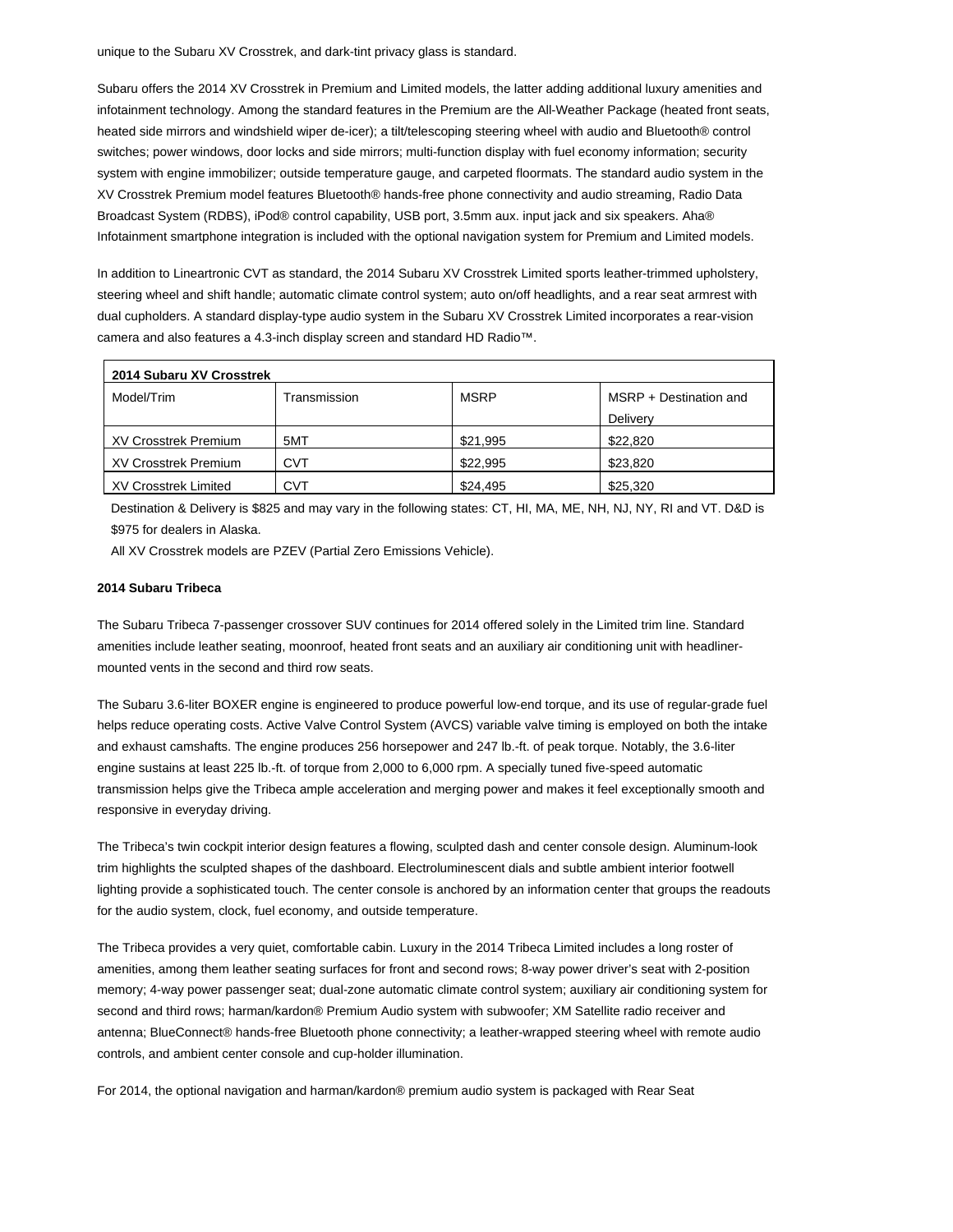Entertainment System. The optional rear-seat entertainment system consists of a nine-inch wide-screen format LCD screen and a DVD player featuring remote inputs for video games and a video camera. The package includes two sets of wireless headphones and a wireless remote control. In addition to a standard moonroof, the Tribeca comes equipped with a rear-vision camera with a 3.5" auto-dimming mirror display.

| 2014 Subaru Tribeca  |              |          |                        |  |
|----------------------|--------------|----------|------------------------|--|
| Model/Trim           | Fransmission | MSRP     | MSRP + Destination and |  |
|                      |              |          | Delivery               |  |
| Tribeca 3.6R Limited | 5AT-s        | \$34.095 | \$34.920               |  |

Destination & Delivery is \$825 and may vary in the following states: CT, HI, MA, ME, NH, NJ, NY, RI and VT. D&D is \$975 for dealers in Alaska.

#### **2014 Subaru Impreza- Most fuel efficient AWD car in America**

The 2014 Impreza offers the highest fuel economy of any all-wheel drive, gasoline car offered in the United States. Its EPA ratings of 27 mpg city / 36 mpg highway / 30 mpg combined for models with the Lineartronic® continuously variable transmission (CVT) are comparable with front-wheel drive cars. The 2014 Impreza also offers a 5-speed manual transmission priced at \$17,895.

Offered in 4 and 5-door models, the 2014 Impreza weighs less than some front-wheel drive compact models, yet highstrength construction preserves Subaru's standard for safety, vehicle integrity and agility. Every 2014 Impreza is equipped as standard with Symmetrical All-Wheel Drive and powered by a 148-hp 2.0-liter Subaru BOXER engine.

Impreza 2.0i and 2.0i Premium trims are offered with 5-speed manual transmission or the lighter, more compact secondgeneration version of the Subaru-engineered Lineartronic CVT. Unlike a conventional automatic transmission, which uses fixed gear ratios, a CVT provides infinite variability between the highest and lowest available ratios with no discernable steps or shifts. The CVT continuously and smoothly adapts to performance demand, helping to keep the engine in its most efficient operating range. Impreza 2.0i models equipped with CVT have a starting MSRP of \$18,895.

Impreza Premium, Sport and Limited models with the CVT also feature a 6-speed manual mode with steering wheel paddle shifters, which allow the driver to control the transmission via six pre-set ratios. Well-equipped Impreza 2.0i Limited models with CVT as standard are priced at \$22,195.

All 2014 Impreza models feature as standard a tilt/telescoping steering wheel, power windows, door locks and side mirrors, a 60/40-split fold-down rear seat, outside temperature gauge, a multi-function display with fuel economy information, remote keyless entry system, security system with engine immobilizer, variable intermittent windshield wipers and a low windshield washer fluid warning light.

Impreza Premium models add 16-inch alloy wheels, steering wheel audio and Bluetooth® control switches, a rear stabilizer bar for crisper handling, 6-speaker audio system, adjustable console armrest, body-color exterior mirrors and chrome interior door handles. The All-Weather Package, which is standard on the 2.0i Premium 5-speed and optional for the 2.0i Premium with CVT, adds heated front seats, heated exterior mirrors and a windshield wiper de-icer.

A power moonroof and navigation system are available on Premium models. The navigation system includes a 6.1-inch touch screen LCD display, Rear Vision Camera, voice control, iTunes® tagging, SMS text messaging capability, XM® Satellite Radio and XM NavTraffic (both XM services require subscriptions). Updated map data can be downloaded to a personal computer and then transferred into the system via secure digital (SD) card.

For 2014, Aha® Infotainment smartphone integration included with the optional navigation system for all 2.0i Premium, 2.0i Limited and 2.0i Sport Limited models.

Competitively priced at \$20,795, the Impreza 2.0i Sport Premium is a five-door-only model that gets a more aggressive